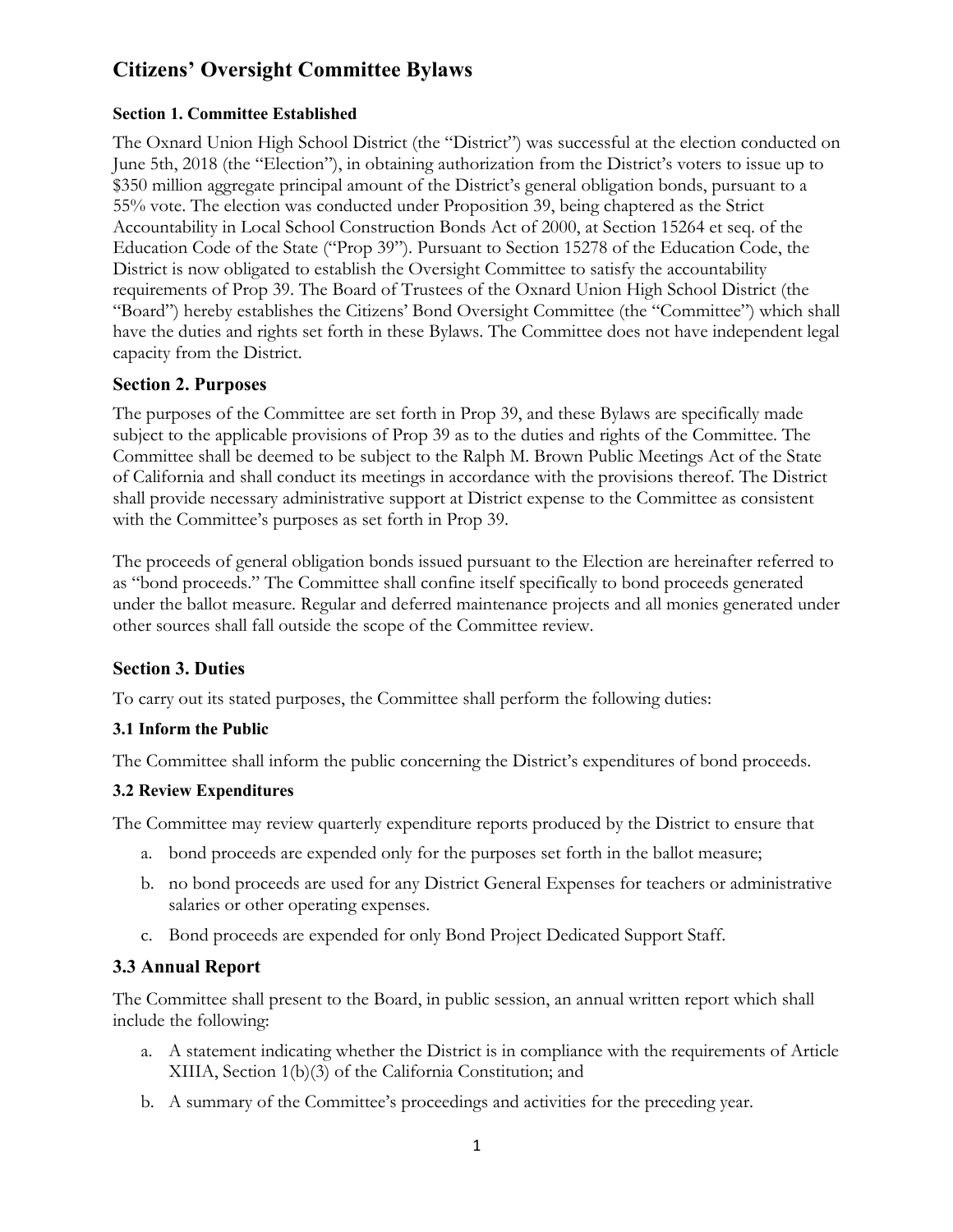# **3.4 Duties of the Board/Superintendent**

Either the Board or the Superintendent, as the Board shall determine, shall have the following powers reserved to it, and the Committee shall have no jurisdiction over the following types of activities:

- Approval of construction contracts,
- Approval of construction change orders,
- Appropriation of construction funds,
- Handling of all legal matters,
- Approval of construction plans and schedules, i. Approval of construction contracts,<br>ii. Approval of construction change orders,<br>iii. Appropriation of construction funds,<br>iv. Handling of all legal matters,<br>v. Approval of construction plans and schedules<br>vi. Approval o
- 
- vii. Approval of the sale of bonds.

# **3.5 Voter-Approved Projects Only**

In recognition of the fact that the Committee is charged with overseeing the expenditure of bond proceeds, the District has not charged the Committee with responsibility for:

- surplus property without bond proceeds shall be outside the authority of the Committee. a. Projects financed through the State of California, developer fees, redevelopment tax increment, certificates of participation, lease/revenue bonds, the general fund or the sale of
- made by the Board in its sole discretion. b. The establishment of priorities and order of construction for the bond projects shall be
- complete the project based on District criteria established by the Board in its sole discretion. c. The selection of architects, engineers, soil engineers, construction managers, project managers, CEQA consultants and such other professional service firms as are required to
- adopted by the Board. d. The approval of the design for each project including exterior materials, paint color, interior finishes, site plan and construction methods (modular vs. permanent) by the Board in its sole discretion and shall report to the Committee on any cost saving techniques considered or
- consultants as are necessary to support the activities of the Committee. e. The selection of independent audit firm(s), performance audit consultants and such other
- forth in Prop 39 and included herein. f. The approval of an annual budget for the Committee that is sufficient to carry activities set
- as to whether a mailer, a newspaper notices or website materials would best suit the distribution of the Committee's findings and recommendations. g. The adoption of a plan for publicizing the activities of the Committee and the determination
- subject to the legal requirements of Prop 39. h. The amendment or modification of the Bylaws for the Committee as provided herein,
- part of carrying out its functions under Prop 39. i. The appointment or reappointment of qualified applicants to serve on the Committee, subject to legal limitations, and based on criteria adopted in the Board's sole discretion as

## **Section 4. Authorized Activities**

- 4.1 In order to perform the duties set forth in Section 3.0, the Committee may engage in the following authorized activities:
	- annual independent financial audit, required by Article XIIA of the California Constitution. a. Receive and review copies of the District's annual independent performance audit and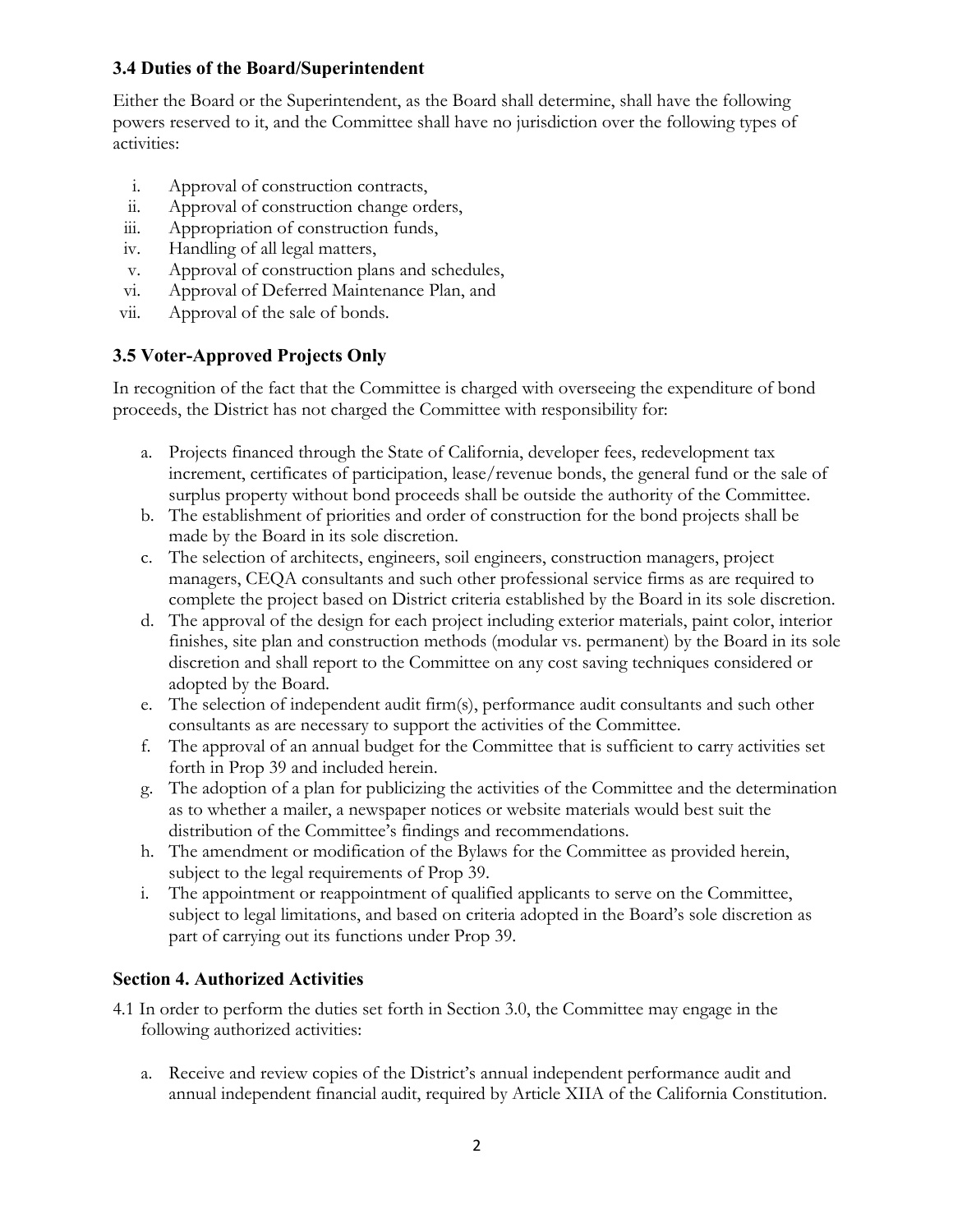- Superintendent. b. Inspect school facilities and grounds for which bond proceeds have been or will be expended, in accordance with any access procedure established by the District's
- c. Review copies of deferred maintenance proposal or plans developed by the District.
- saving measures. d. Review efforts by the District to maximize bond proceeds by implementing various cost-

## **Section 5. Membership**

# **5.1 Number**

The Committee shall consist of a minimum of seven (7) members appointed by the Board of Trustees from a list of candidates submitting written applications, and based on criteria established by Prop 39, to wit:

- located in the District.  $\triangleright$  One (1) member active in a business organization representing the business community
- $\triangleright$  One (1) member active in a senior citizen's organization.
- One (1) member active in a bona-fide taxpayers association.
- $\triangleright$  One (1) member shall be a parent or guardian of a child enrolled in the District.
- active in a parent-teacher organization or school site council.  $\triangleright$  One (1) member shall be both a parent or guardian of a child enrolled in the district and
- $\triangleright$  Two (2) members of the community at-large appointed by the Board.

# **5.2 Qualification Standards**

- District's geographic boundary, in accordance with Government Code Section 1020. 1. To be a qualified person, he or she must be at least 18 years of age and reside within the
- contractor or consultant of the District. 2. The Committee may not include any employee, official of the District or any vendor,

## **5.3 Ethics**

Conflicts of Interest. By accepting appointment to the Committee, each member agrees to comply with Articles 4 (commencing with Section 1090) and 4.7 (commencing with Section 1125) of Division 4 of Title 1 of the Government Code and the Political Reform Act (Gov. Code §§ 81000 et seq.), and to complete the Form 700 as required by all "designated employees" of the District. Additionally, each member shall comply with the Committee Ethics Policy attached as "Attachment A" to these Bylaws.

## **5.4 Term**

 September 2018. No member may serve more than three (3) consecutive terms. Except as otherwise provided herein, each member shall serve a term of two (2) years, beginning

## **5.5 Appointment**

Members of the Committee shall be appointed by the Board through the following process:<br>a. appropriate local groups will be solicited for applications;<br>b. the Superintendent or designee will review the applications;<br>c. the

- a. appropriate local groups will be solicited for applications;
- b. the Superintendent or designee will review the applications;
- c. the Superintendent or designee will make recommendations to the Board.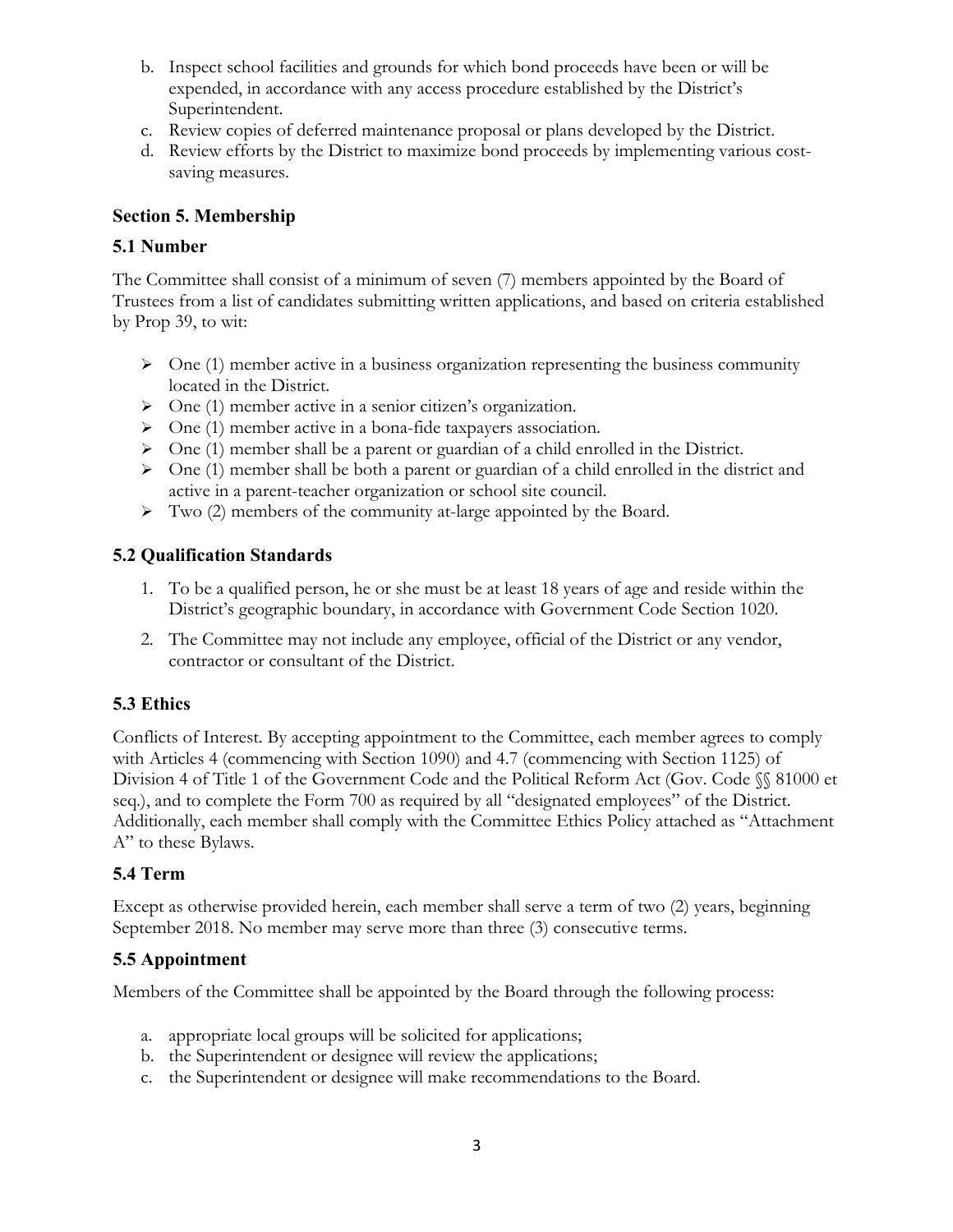# **5.6 Removal; Vacancy**

The Board may remove any Committee member for any reason, including failure to attend two (2) consecutive Committee meetings without reasonable excuse or for failure to comply with the Committee Ethics Policy. Upon a member's removal, his or her seat shall be declared vacant. The Board, in accordance with the established appointment process shall fill any vacancies on the Committee.

# **5.7 Compensation**

The Committee members shall not be compensated for their services.

## **5.8 Authority of Members**

- a. Committee members shall not have the authority to direct staff of the District.
- a. Committee members shall not have the authority to direct staff of the District. b. Individual members of the Committee retain the right to address the Board as an individual.

## **Section 6. Meetings of the Committee**

#### **6.1 Regular Meetings**

The Committee is required to meet at least once a year including an annual organizational meeting to be held in the first quarter of the calendar year.

## **6.2 Location**

All meetings shall be held within the District.

#### **6.3 Procedures**

All meetings shall be open to the public in accordance with the Ralph M. Brown Act, Government Code Section 54950 et seq. Meetings shall be conducted according to such additional procedural rules as the Committee may adopt. A majority of the number of Committee members shall constitute a quorum for the transaction of any business except adjournment.

## **Section 7. District Support**

- 7.1 The District shall provide to the Committee necessary technical and administrative assistance as follows:
	- meetings of the District Board; a. preparation of and posting of public notices as required by the Ralph M. Brown Act, ensuring that all notices to the public are provided in the same manner as notices regarding
	- b. provision of a meeting room, including any necessary audio/visual equipment;
	- c. preparation and copies of any documentary meeting materials, such as agendas and reports; and
	- Internet website maintained by the District. d. retention of all Committee records and providing public access to such records on an
- 7.2 District staff and/or District consultants shall attend all Committee proceedings in order to report on the status of projects and the expenditures of bond proceeds.

7.3 No bond proceeds shall be used to provide District support to the Committee.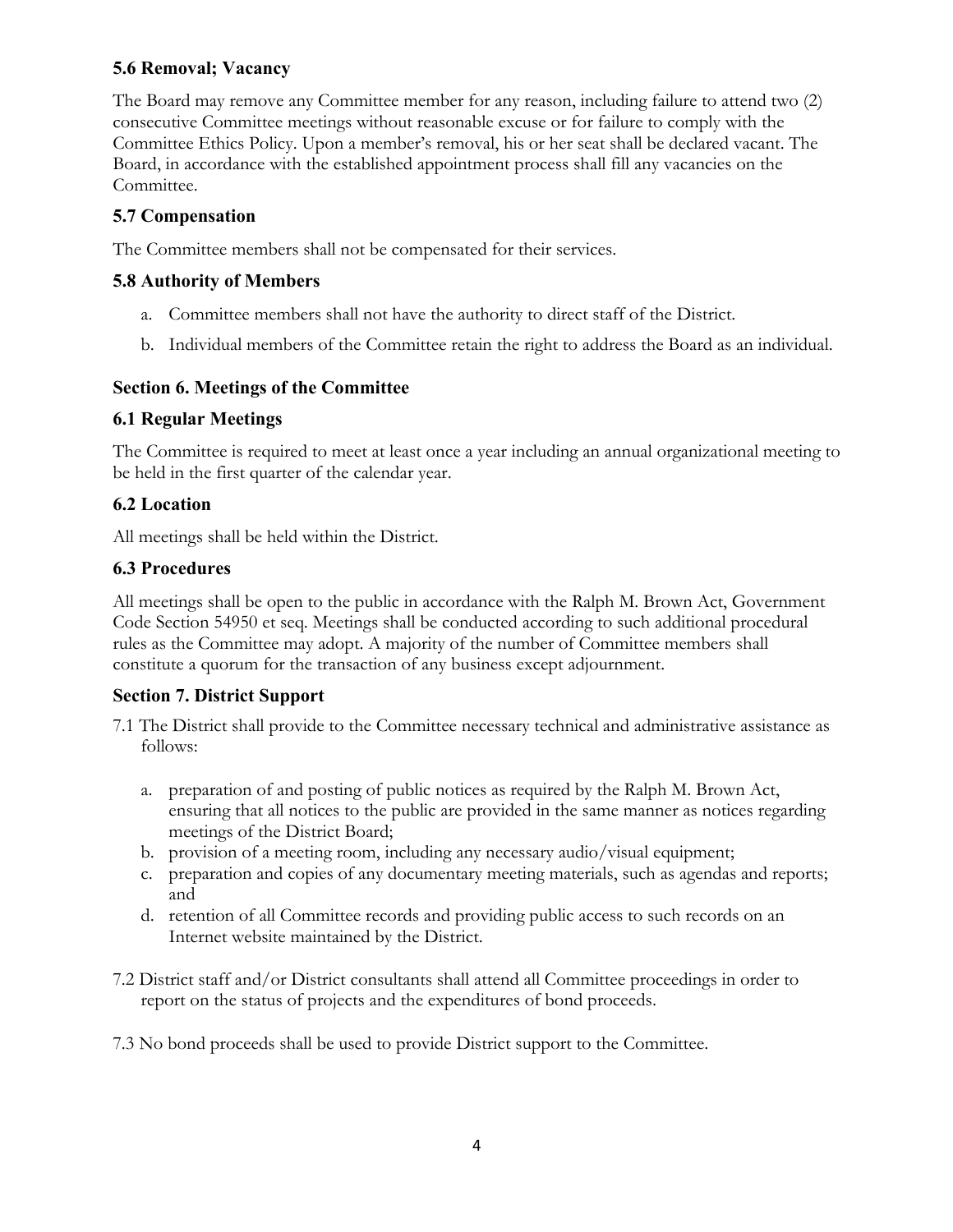#### **Section 8. Reports**

In addition to the Annual Report required in Section 3.2, the Committee may report to the Board at least semi-annually in order to advise the Board on the activities of the Committee. Such report shall be in writing and shall summarize the proceedings and activities conducted by the Committee.

# **Section 9. Officers**

The Superintendent shall appoint the initial Chair. Thereafter, the Committee shall elect a Chair and a Vice-Chair who shall act as Chair only when the Chair is absent, which positions shall continue for two (2) year terms. No person shall serve as Chair for more than two (2) consecutive terms.

# **Section 10. Amendment of Bylaws**

Any amendment to these Bylaws shall be approved by a two-thirds vote of the entire Board.

# **Section 11. Termination**

The Committee shall automatically terminate and disband at the earlier of the date when (a) all bond proceeds are spent, or (b) all projects funded by bond proceeds are completed.